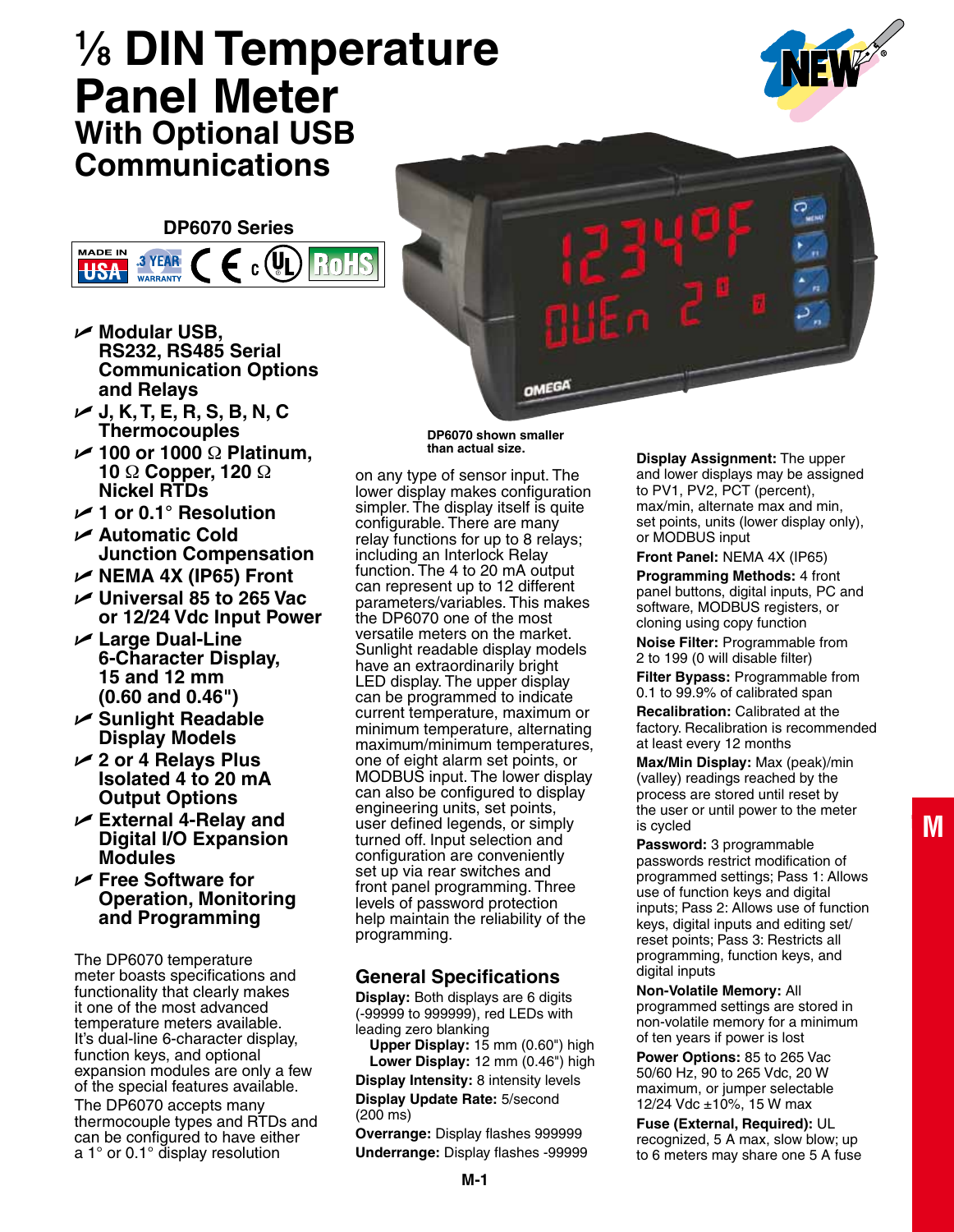#### **Isolated Transmitter Power Supply:**

24 Vdc ±5% @ 200 mA maximum (standard), (12/24 Vdc powered models rated @ 100 mA maximum); 5 or 10 Vdc @ 50 mA maximum, selectable with internal jumper J4

**Normal Mode Rejection:** Greater than 60 dB at 50/60 Hz

**Isolation:** 4 kV input/output-to-power line; 500V input-to-output or output-to-P+ supply

**Overvoltage Category:** Installation overvoltage category II, local level with smaller transient overvoltages than installation overvoltage category III

**Operating Temperature Range:** -40 to 65°C (-40 to 149°F)

**Storage Temperature Range:** -40 to 85°C (-40 to 185°F)

**Relative Humidity:** 0 to 90% non-condensing

**Connections:** Removable screw terminal blocks accept 12 to 22 AWG wire, RJ45 for external relays, digital I/O, and serial communication adaptors

**Enclosure:** <sup>1</sup> ⁄8 DIN, high impact plastic, UL 94V-0, color: black

**Mounting:** <sup>1</sup> ⁄8 DIN panel cutout required: 92 x 45 mm (3.622 x 1.772"); two panel mounting bracket assemblies are provided

**Tightening Torque:** Screw terminal connectors: 5 lb-in (0.56 Nm)

**Overall Dimensions:** 119 W x 62 H x 143 mm D (4.68 x 2.45 x 5.64") **Weight:** 269 g (9.5 oz)

# **Temperature Input**

**Input:** Thermocouple J, K, T, E, R, S, B, N, C; RTD 100 Ω platinum (0.00385 and 0.00392 curves), 10  $\Omega$  copper, 120 Ω nickel, 1000 Ω platinum

**Input Impedance:** Greater than 100 kΩ **Offset Adjust:** User programmable offset adjust ±50.0 degrees

**Temperature Drift:** ±2°C maximum from 0 to 65°C ambient temperature; ±4°C maximum from -20 to 0°C ambient temperature

**Sensor Break:** Display flashes "open", relays can be programmed to go "on", "off", or to "ignore" (detected as an upscale condition)

**Averaging:** Up to 10 RTDs connected in parallel can be averaged

**Accuracy and Range:** See table above

## **Relays**

**Rating:** 2 or 4 SPDT (Form C) internal and/or 4 SPST (Form A) external; rated 3 A @ 30 Vdc and 125/250 Vac resistive load;  $1/14$  HP ( $\approx$  50 W) @ 125/250 Vac for inductive loads such as contactors, solenoids, etc.

**Noise Suppression:** Recommended for each relay contact switching inductive loads

**Deadband:** 0 to 100% of span, user programmable

**High or Low Alarm:** User may program any alarm for high or low trip point; unused alarm LEDs and relays may be disabled (turned off)

**Relay Operation:** Automatic (nonlatching), latching (requires manual acknowledge), sampling (based on time), pump alternation control (2 to 8 relays), off (disable unused relays and enable interlock feature, manual on/off control mode)

**Time Delay:** 0 to 999.9 seconds, on and off relay time delays; programmable and independent for each relay

**Fail-Safe Operation:** Programmable and independent for each relay

*Note: Relay coil is energized in non-alarm condition. In case of power failure, relay will go to alarm state.*

**Auto Initialization:** When power is applied to the meter, relays will reflect the state of the input to the meter

#### **Serial Communications**

**Protocol: MODBUS RTU** 

**Meter Address/Slave ID:** 1 - 247

**Baud Rate:** 300 to 19,200 bps **Transmit Time Delay:** Programmable between 0 and 199 ms

**Data:** 8 bit (1 start bit, 1 or 2 stop bits) **Parity:** Even, odd, or none with 1 or 2 stop bits

**Byte-to-Byte Timeout:** 0.01 to 2.54 seconds

**Turn Around Delay:** Less than 2 ms (fixed)

## **Isolated 4 to 20 mA Transmitter Output**

**Output Source:** Process variable (PV), max, min, set points 1 through 8, manual control setting, or MODBUS input **Scaling Range:** 1.000 to 23.000 mA for any display range

**Factory Calibration:** 4.000 to  $20.000 = 4$  to 20 mA output

#### **Analog Output Programming:**

23.000 mA maximum for all parameters: overrange, underrange, max, min, and break

**Accuracy:**  $\pm$  0.1% of span  $\pm$  0.004 mA

**Temperature Drift:** 0.4 μA/°C maximum from 0 to 65°C ambient, 0.8 μA/°C maximum from -40 to 0°C ambient *Note: Analog output drift is separate from input drift.*

**Isolated Transmitter Power Supply:**

Terminals I+ & R: 24 Vdc  $\pm$  5%  $\oslash$ 40 mA maximum, may be used to power the 4 to 20 mA output or other devices

**External Loop Power Supply:** 35 Vdc maximum

**Output Loop Resistance: 24 Vdc Power Supply:** 10Ω minimum, 700Ω maximum **35 Vdc (External) Power Supply:** 100 Ω minimum, 1200 Ω maximum

#### **Digital I/O Expansion Module**

**Channels:** 4 digital inputs and 4 digital outputs per module **System:** Up to 2 modules for a total of 8 inputs and 8 outputs

**Digital Input Logic: High:** 3 to 5 Vdc **Low:** 0 to 1.25 Vdc

**Digital Output Logic: High:** 3.1 to 3.3 Vdc **Low:** 0 to 0.4 Vdc

**Source Current:** 10 mA maximum

**Sink Current:** 1.5 mA minimum

**+5 V Terminal:** To be used as pull-up for digital inputs only

## **4-Relay Expansion Module**

**Relays:** 4 Form A (SPST) rated 3 A @ 30 Vdc and 125/250 Vac resistive load; 1/14 HP (≈ 50 W) @ 125/250 Vac for inductive loads

| <b>Type</b>        | Range °C (°F)               | <b>Accuracy</b>   |
|--------------------|-----------------------------|-------------------|
| J                  | -129 to 1093 (-200 to 2000) | $±1^{\circ}C$     |
| K                  | -129 to 1316 (-200 to 2400) | $±1^{\circ}C$     |
| T                  | -129 to 400 (-200 to 752)   | $±1^{\circ}C$     |
| ÷                  | -129 to 982 (-200 to 1800)  | $±1^{\circ}C$     |
| /S                 | -46 to 1649 (-50 to 3000)   | $\pm 2^{\circ}$ C |
|                    | 400 to 1816 (752 to 3300)   | $\pm 2^{\circ}$ C |
| N                  | -73 to 1260 (-100 to 2300)  | $\pm 2^{\circ}$ C |
| C                  | 0 to 2260 (32 to 4100)      | $+2^{\circ}$ C    |
| 10 $\Omega$ Copper | -200 to 260 (-328 to 500)   | $±0.1$ °C         |
| $100\Omega$ Pt     | -200 to 850 (-328 to 1562)  | $\pm 0.4$ °C      |
| $120\Omega$ Nickel | -79 to 260 (-110 to 500)    | $±0.1$ °C         |
| $1000\Omega$ Pt    | -200 to 482 (-328 to 900)   | $\pm 0.4$ °C      |